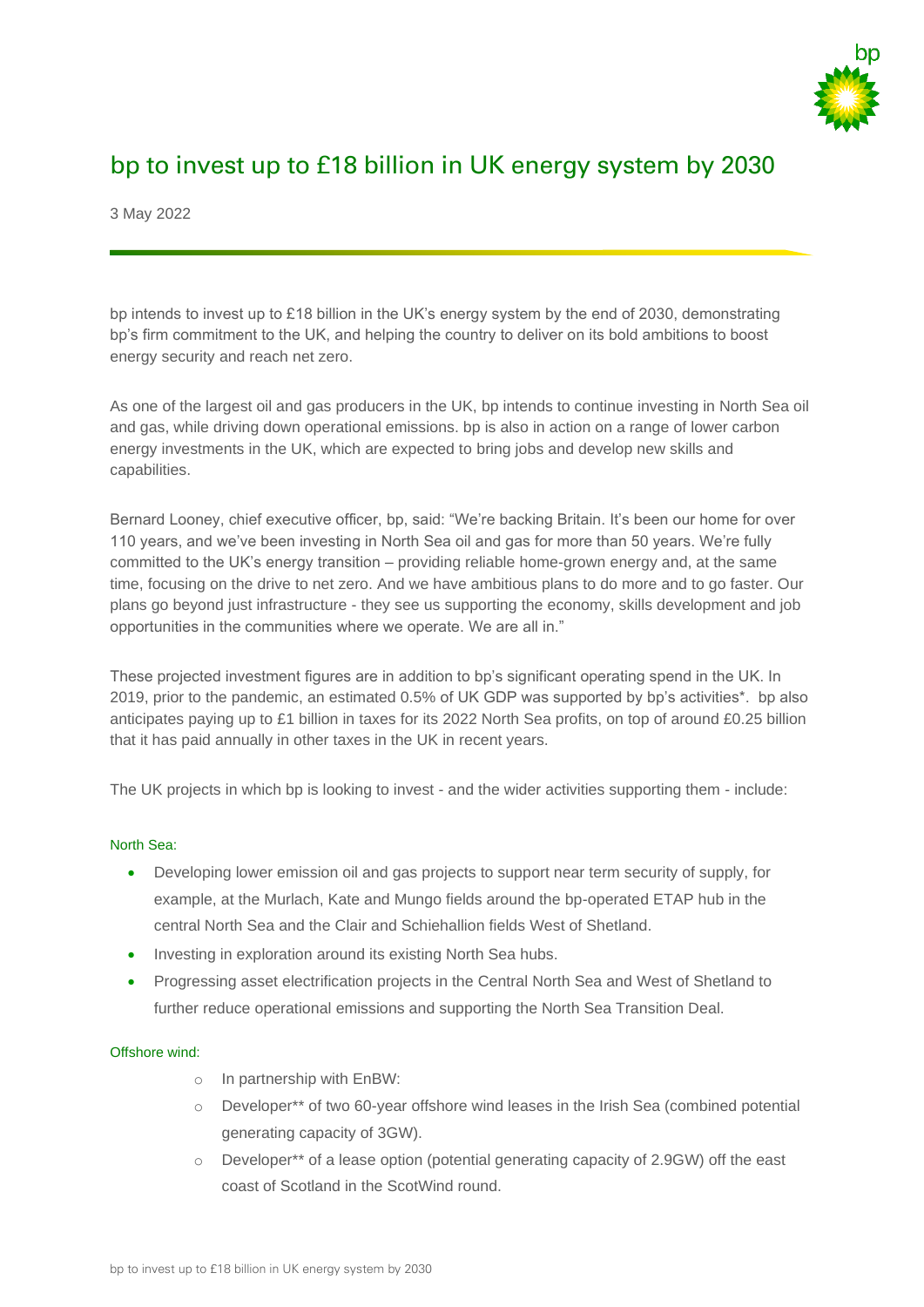- o Together, these three areas could generate enough energy to power over six million UK homes every year.
- Investing in infrastructure, ports, harbours and shipyards, including the construction of four ships to support the offshore wind projects across the UK, subject to technical and commercial due diligence. These new-builds are anticipated to involve an investment of more than £100m and would be expected to support 500 associated jobs.
- Committing more than £1 million, as part of the successful ScotWind bid with EnBW, to X-Academy in Scotland in a five-year deal, supporting both reskilling experienced workers and the creation of entry-level energy transition roles.
- Making Aberdeen bp's global operations and maintenance centre of excellence for offshore wind and creating up to 120 new direct jobs.

# EV charging:

• Planning to invest £1 billion in electric vehicle charging in the UK over the next 10 years - bp's largest-ever EV charging expansion - approximately tripling the number of bp's UK charging points by 2030 and deploying more rapid and ultra-fast chargers in key locations. The investment is expected to support hundreds of new jobs in the UK.

# Hydrogen:

- Planning to create two large-scale hydrogen production facilities:
	- o H2 Teesside (blue)
	- o HyGreen Teesside (green)
- Together, aiming to produce 1.5GW of hydrogen by 2030 15% of the UK government's 10GW target by 2030.
- H2 Teesside could create more than 600 operational jobs and another 1,200 construction jobs by 2027.
- bp has also signed an agreement with Redcar & Cleveland College in Redcar, Teesside, to support green skills and education initiatives on Teesside.

# CCS:

- Leading the Northern Endurance Partnership, to serve the East Coast Cluster (ECC). The ECC has recently been named as one of the UK's first CCS projects and aims to remove nearly 50% of all UK industrial cluster CO2 emissions
- Leading Net Zero Teesside Power (NZT Power) which could be the world's first commercial scale gas-fired power station with carbon capture - with the potential to deliver enough low carbon, flexible electricity to power around 1.3 million homes.
- NZT Power could support more than 3,000 jobs during construction and over 1,000 jobs once operations begin.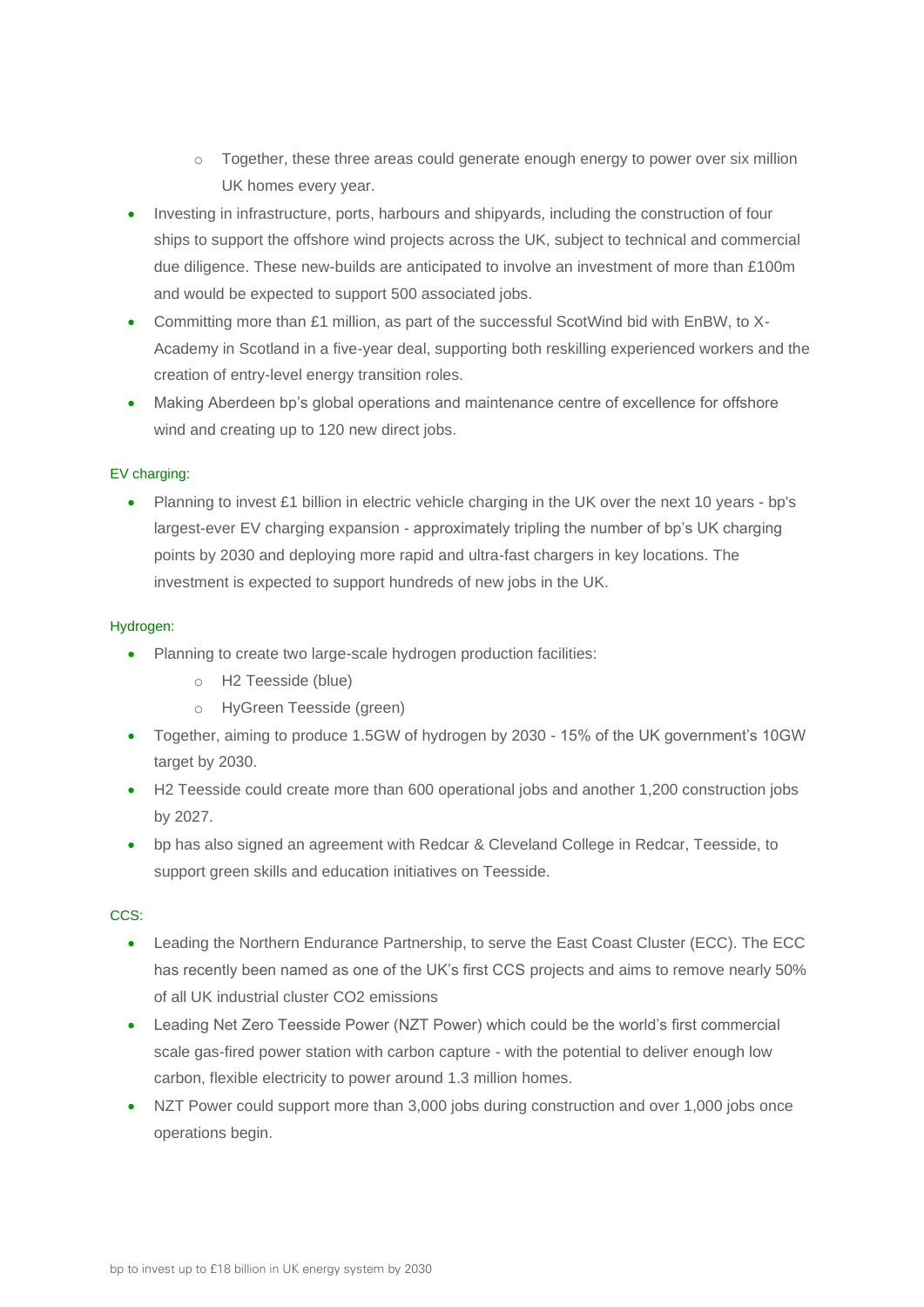#### Aberdeen:

- Working with Aberdeen City Council in a joint venture to deliver a scalable green hydrogen production, storage and distribution facility powered by renewable energy.
- Partnering with the local authority to support their ambition for Aberdeen to become a climate positive city.
- Working with the Port of Aberdeen on decarbonisation projects.

#### Retail:

• Continuing to develop our retail network across the UK, providing advanced fuels and marketleading convenience, through our partnership with M&S Food. There are more than 1,200 bpbranded retail sites in the UK, including around 300 operated directly by bp\*\*\*.

# Note to editors

- Individual capital investment decisions will be subject to bp's, and where applicable other participants', investment governance processes. Certain projects are also dependent on obtaining the necessary government support and/or regulatory approvals. These factors and others, including those referred to in the Cautionary Statement, may impact plans and expectations for investments and projects.
- \*bp's Economic Impact Report, 2019
- \*\*preferred bidder status pending signing of Wind Farm Agreement for Lease (AFL)
- \*\*\* Today most of the energy products bp sells to motorists are petrol or diesel but as part of the transition towards net zero that will change. By the end of this decade bp plans to rapidly expand its EV charging network to serve the growing number of EVs joining UK roads.

# Further information:

bp press office, London: bppress@bp.com, +44 (0)7831 095541

# Cautionary statement:

In order to utilize the 'safe harbor' provisions of the United States Private Securities Litigation Reform Act of 1995 (the 'PSLRA'), bp is providing the following cautionary statement. This document contains certain forward-looking statements – that is, statements related to future, not past events and circumstances – which may relate to one or more of the financial condition, results of operations and businesses of bp and certain of the plans and objectives of bp with respect to these items. These statements are generally, but not always, identified by the use of words such as 'will', 'expects', 'is expected to', 'aims', 'should', 'may', 'objective', 'is likely to', 'intends', 'believes', 'looking', 'projections', 'anticipates', 'plans', 'we see' or similar expressions.